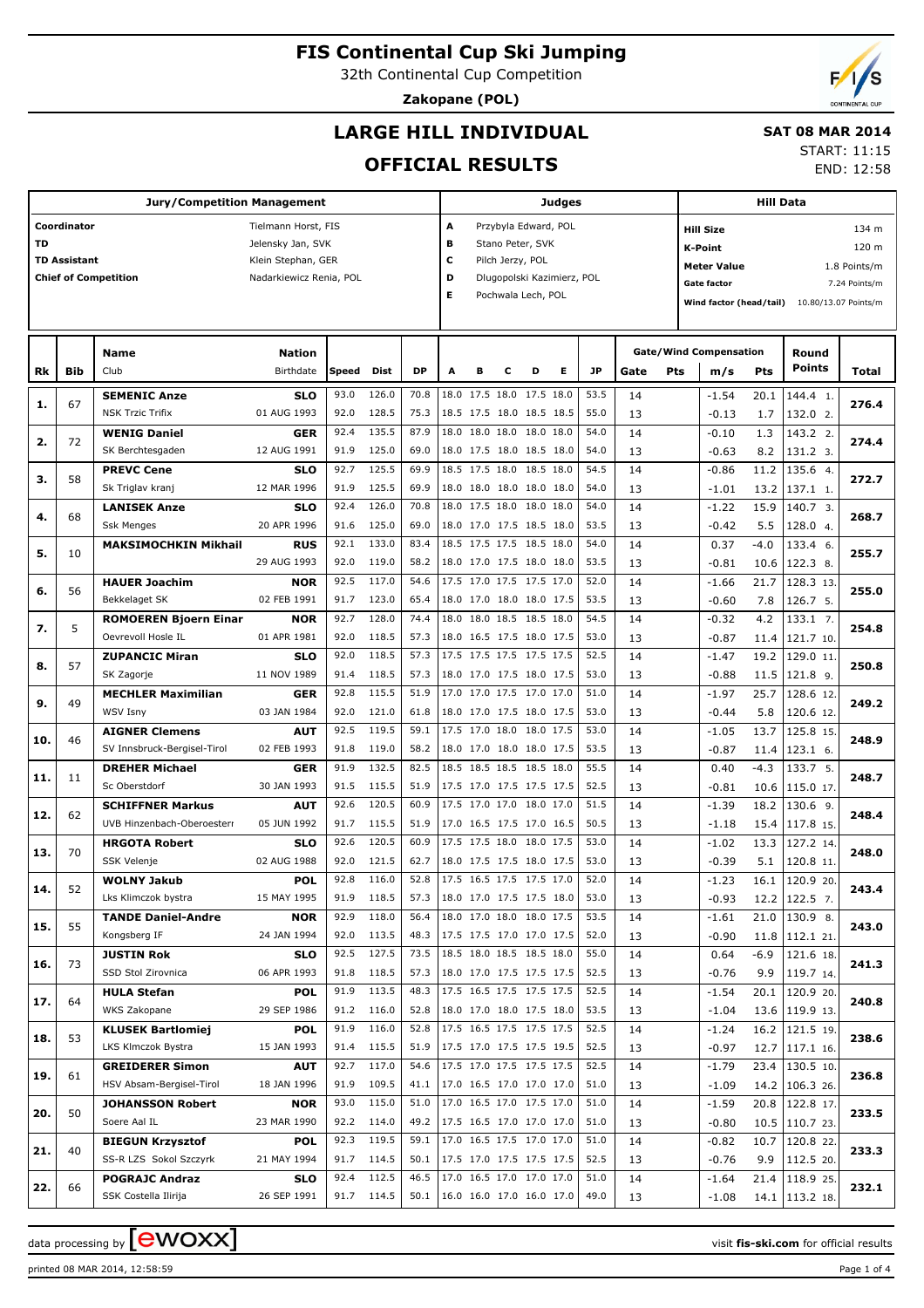32th Continental Cup Competition

**Zakopane (POL)**

## **LARGE HILL INDIVIDUAL**

#### **SAT 08 MAR 2014** START: 11:15

## **OFFICIAL RESULTS**

|           | <b>OFFICIAL RESULTS</b><br>END: 12:58 |                                                      |                            |              |                |              |   |   |                                                      |   |    |              |          |     |                                      |                |                             |       |
|-----------|---------------------------------------|------------------------------------------------------|----------------------------|--------------|----------------|--------------|---|---|------------------------------------------------------|---|----|--------------|----------|-----|--------------------------------------|----------------|-----------------------------|-------|
| <b>Rk</b> | <b>Bib</b>                            | <b>Name</b><br>Club                                  | <b>Nation</b><br>Birthdate | <b>Speed</b> | <b>Dist</b>    | <b>DP</b>    | A | в | C                                                    | D | Е. | JP.          | Gate     | Pts | <b>Gate/Wind Compensation</b><br>m/s | <b>Pts</b>     | Round<br><b>Points</b>      | Total |
| 23.       | 23                                    | <b>DELLASEGA Roberto</b><br>G.S. FIAMME GIALLE       | <b>ITA</b><br>15 JUN 1990  | 92.4<br>91.9 | 129.0<br>112.5 | 76.2<br>46.5 |   |   | 18.0 17.5 18.5 18.5 18.0<br>17.0 16.5 17.0 16.5 17.0 |   |    | 54.5<br>50.5 | 14<br>13 |     | 0.48<br>$-0.71$                      | $-5.2$<br>9.3  | 125.5 16.<br>106.3 26.      | 231.8 |
| 24.       | 47                                    | <b>LEIHE Stephan</b><br>SC Willingen                 | <b>GER</b><br>05 JAN 1992  | 92.7<br>91.9 | 113.5<br>114.0 | 48.3<br>49.2 |   |   | 17.0 16.5 17.5 17.0 17.0<br>17.5 16.5 17.5 17.0 17.5 |   |    | 51.0<br>52.0 | 14<br>13 |     | $-1.46$<br>$-0.91$                   | 19.1           | 118.4 28.<br>11.9 113.1 19. | 231.5 |
| 25.       | 65                                    | <b>HUBER Daniel</b><br>SC Seekirchen                 | <b>AUT</b><br>02 JAN 1993  | 91.9<br>91.0 | 113.0<br>112.5 | 47.4<br>46.5 |   |   | 17.0 16.5 17.5 17.0 17.0<br>17.0 17.0 17.0 17.0 17.0 |   |    | 51.0<br>51.0 | 14<br>13 |     | $-1.57$<br>$-1.11$                   | 20.5<br>14.5   | 118.925.<br>112.022         | 230.9 |
| 26.       | 59                                    | <b>ALTENBURGER Florian</b><br>SC Seekirchen-Salzburg | <b>AUT</b><br>02 NOV 1993  | 92.1<br>91.2 | 113.0<br>113.0 | 47.4<br>47.4 |   |   | 17.0 17.0 17.5 17.0 17.0<br>17.0 17.0 17.0 17.0 17.0 |   |    | 51.0<br>51.0 | 14<br>13 |     | $-1.68$<br>$-0.92$                   | 22.0<br>12.0   | 120.4 23.<br>110.4 24.      | 230.8 |
| 27.       | 18                                    | <b>MUELLER Lukas</b><br>SV Villach-Kaernten          | <b>AUT</b><br>14 MAR 1992  | 92.6<br>92.2 | 124.5<br>112.5 | 68.1<br>46.5 |   |   | 18.0 17.0 18.0 18.0 17.5<br>17.0 16.5 17.0 17.0 17.0 |   |    | 53.5<br>51.0 | 14<br>13 |     | 0.15<br>$-0.78$                      | $-1.6$<br>10.2 | 120.0 24.<br>107.7 25.      | 227.7 |
| 28.       | 63                                    | <b>HAYBOECK Stefan</b><br>UVB Hinzenbach             | <b>AUT</b><br>27 AUG 1989  | 93.0<br>92.1 | 113.0<br>110.0 | 47.4<br>42.0 |   |   | 17.0 16.5 17.0 17.0 17.0<br>17.0 16.5 17.0 17.0 17.0 |   |    | 51.0<br>51.0 | 14<br>13 |     | $-1.55$<br>$-0.92$                   | 20.3<br>12.0   | 118.7 27.<br>105.029.       | 223.7 |
| 29.       | 60                                    | <b>MAYLAENDER Jan</b><br>SC Degenfeld                | <b>GER</b><br>29 MAR 1992  | 92.5<br>91.7 | 111.5<br>109.0 | 44.7<br>40.2 |   |   | 17.0 16.5 17.0 17.0 16.5<br>17.0 16.5 17.0 17.0 17.0 |   |    | 50.5<br>51.0 | 14<br>13 |     | $-1.66$<br>$-1.08$                   | 21.7<br>14.1   | 116.9 30.<br>105.328.       | 222.2 |
| 30.       | 30                                    | <b>MABBOUX Alexandre</b><br>Le Grand Bornand         | <b>FRA</b><br>19 SEP 1991  | 92.4<br>91.6 | 118.5<br>101.0 | 57.3<br>25.8 |   |   | 17.5 16.5 17.5 18.0 17.0<br>16.0 15.5 16.0 16.5 15.0 |   |    | 52.0<br>47.5 | 14<br>13 |     | $-0.67$<br>$-0.83$                   | 8.8<br>10.8    | 118.1 29.<br>84.1 30.       | 202.2 |

|     |    | Not qualified for final round                                                        |      |            |      |                          |      |           |                 |       |
|-----|----|--------------------------------------------------------------------------------------|------|------------|------|--------------------------|------|-----------|-----------------|-------|
| 31. | 48 | <b>FORFANG Johann Andre</b><br><b>NOR</b><br>04 JUL 1995<br>Tromsoe Skiklubb         |      | 92.5 112.0 | 45.6 | 17.0 16.5 17.0 17.0 17.0 | 51.0 | 14        | $-1.53$<br>20.0 | 116.6 |
| 32. | 51 | <b>MEZNAR Mitja</b><br><b>SLO</b><br><b>NSK Trzic Trifix</b><br>30 JUN 1988          |      | 92.8 112.0 | 45.6 | 16.5 16.5 16.5 17.0 16.5 | 49.5 | 14        | $-1.62$<br>21.2 | 116.3 |
| 33. | 41 | <b>KOT Jakub</b><br><b>POL</b><br>AZS Zakopane<br>19 JAN 1990                        |      | 91.7 113.0 | 47.4 | 17.5 16.5 17.5 17.5 17.0 | 52.0 | 14        | $-1.28$<br>16.7 | 116.1 |
| 34. | 43 | <b>SEDLAK Borek</b><br><b>CZE</b><br>Dukla Liberec<br>15 JUN 1981                    |      | 92.1 116.0 | 52.8 | 17.5 16.5 17.5 17.5 17.0 | 52.0 | 14        | $-0.86$<br>11.2 | 116.0 |
| 34. | 37 | <b>SHUVALOV Alexander</b><br><b>RUS</b><br>30 NOV 1992                               |      | 91.8 116.5 | 53.7 | 17.5 16.5 17.5 17.5 17.0 | 52.0 | 14        | $-0.79$<br>10.3 | 116.0 |
| 36. | 54 | <b>ZNISZCZOL Aleksander</b><br><b>POL</b><br>KS Wisla Ustronianka<br>08 MAR 1994     |      | 92.9 112.0 | 45.6 | 17.0 16.0 17.5 17.0 17.0 | 51.0 | 14        | 19.3<br>$-1.48$ | 115.9 |
| 36. | 33 | <b>RUDA Adam</b><br><b>POL</b><br>ZTS Zakucie Zagorz<br>18 NOV 1995                  |      | 92.4 116.5 | 53.7 | 17.5 16.5 17.5 17.5 17.5 | 52.5 | 14        | 9.7<br>$-0.74$  | 115.9 |
| 38. | 74 | <b>GEIGER Karl</b><br><b>GER</b><br>11 FEB 1993<br>SC Oberstdorf                     | 91.6 | 124.5      | 68.1 | 18.0 17.0 17.5 17.5 17.0 | 52.0 | 5.8<br>13 | 0.96<br>$-10.4$ | 115.5 |
| 39. | 4  | GASIENICA-KOTELNICKI Wojci POL<br><b>KS Chocholow</b><br>14 NOV 1989                 |      | 92.5 118.0 | 56.4 | 17.5 17.0 19.0 17.5 17.5 | 52.5 | 14        | $-0.49$<br>6.4  | 115.3 |
| 40. | 69 | <b>QUECK Danny</b><br><b>GER</b><br>WSV 08 Lauscha<br>17 SEP 1989                    | 92.9 | 114.0      | 49.2 | 17.0 16.5 17.0 17.0 17.0 | 51.0 | 14        | $-1.14$<br>14.9 | 115.1 |
| 41. | 13 | <b>FAIRALL Nicholas</b><br><b>USA</b><br>Andover Outing Club<br>06 JUL 1989          |      | 92.1 122.5 | 64.5 | 17.5 17.0 17.5 17.5 17.5 | 52.5 | 14        | 0.27<br>$-2.9$  | 114.1 |
| 42. | 45 | <b>SUI</b><br><b>GRIGOLI Marco</b><br>Alpina St. Moritz<br>27 APR 1991               |      | 92.1 116.5 | 53.7 | 17.0 17.0 18.5 17.5 17.5 | 52.0 | 14        | $-0.57$<br>7.4  | 113.1 |
| 43. | 3  | <b>KANTYKA Przemyslaw</b><br>POL<br>15 DEC 1996<br>Lks Klimczok bystra               |      | 92.4 116.5 | 53.7 | 17.5 17.0 17.5 17.5 17.5 | 52.5 | 14        | 6.0<br>$-0.46$  | 112.2 |
| 44. | 8  | <b>BRESADOLA Davide</b><br><b>ITA</b><br>C.S. ESERCITO<br>10 SEP 1988                |      | 91.8 122.0 | 63.6 | 17.5 17.0 17.5 18.0 17.5 | 52.5 | 14        | 0.38<br>$-4.1$  | 112.0 |
| 45. | 42 | <b>MIETUS Krzysztof</b><br><b>POL</b><br>08 MAR 1991<br>AZS Zakopane                 |      | 92.1 116.0 | 52.8 | 18.0 17.0 18.0 17.5 17.5 | 53.0 | 14        | 5.9<br>$-0.45$  | 111.7 |
| 46. | 29 | <b>SARDYKO Alexander</b><br><b>RUS</b><br>Dinamo N.Novgorod-Krasnoyar<br>08 MAY 1990 |      | 91.6 115.0 | 51.0 | 17.0 16.5 17.0 17.0 17.0 | 51.0 | 14        | $-0.68$<br>8.9  | 110.9 |
| 46. | 6  | <b>TROFIMOV Roman- Sergeevich RUS</b><br>19 NOV 1989<br>Leninogorsk                  |      | 92.4 115.0 | 51.0 | 17.0 16.0 17.0 17.5 17.0 | 51.0 | 14        | 8.9<br>$-0.68$  | 110.9 |

data processing by **CWOXX**  $\blacksquare$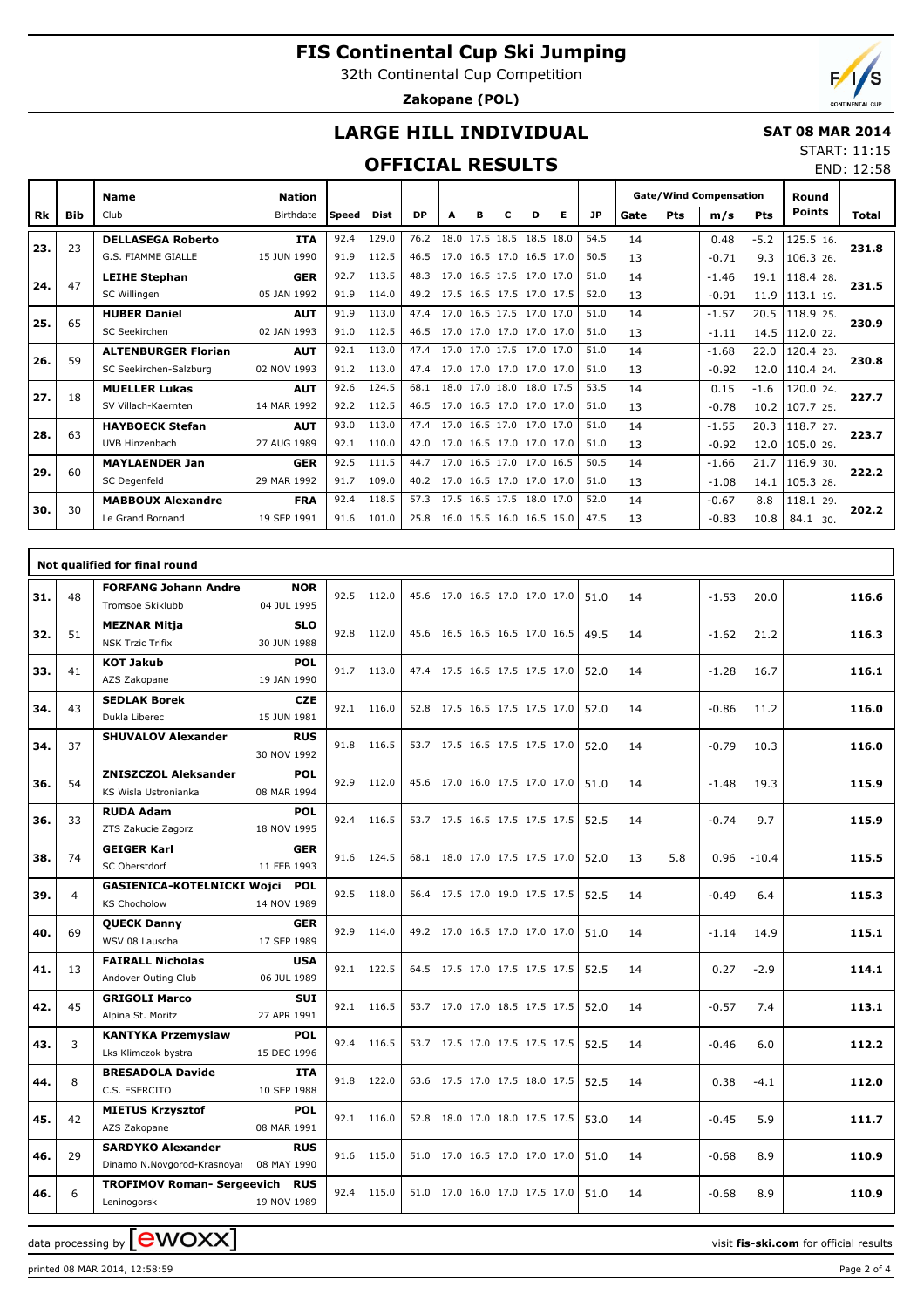32th Continental Cup Competition

**Zakopane (POL)**



### **LARGE HILL INDIVIDUAL**

### **SAT 08 MAR 2014**

## **OFFICIAL RESULTS**

START: 11:15 END: 12:58

|     |              |                             |             |            |            |           |                                 |   |   |                     |                            |      |      |            |                               |            |               | LIVD. IZ.JU |
|-----|--------------|-----------------------------|-------------|------------|------------|-----------|---------------------------------|---|---|---------------------|----------------------------|------|------|------------|-------------------------------|------------|---------------|-------------|
|     |              |                             |             |            |            |           |                                 |   |   |                     |                            |      |      |            |                               |            |               |             |
|     |              | Name                        | Nation      |            |            |           |                                 |   |   |                     |                            |      |      |            | <b>Gate/Wind Compensation</b> |            | Round         |             |
| Rk  | <b>Bib</b>   | Club                        | Birthdate   | Speed Dist |            | <b>DP</b> | Α                               | в | c | D                   | Е                          | JP.  | Gate | <b>Pts</b> | m/s                           | <b>Pts</b> | <b>Points</b> | Total       |
|     |              | <b>AALST VAN DER Oldrik</b> | <b>NED</b>  |            |            |           |                                 |   |   |                     |                            |      |      |            |                               |            |               |             |
| 48. | 19           | National Team               | 01 DEC 1995 |            | 92.3 118.0 | 56.4      |                                 |   |   |                     | 17.0 16.0 17.0 17.5 17.0   | 51.0 | 14   |            | $-0.26$                       | 3.4        |               | 110.8       |
|     |              |                             |             |            |            |           |                                 |   |   |                     |                            |      |      |            |                               |            |               |             |
| 49. | 36           | <b>ZAPOTOCZNY Andrzej</b>   | <b>POL</b>  |            | 92.2 114.0 |           | 49.2   17.0 16.0 17.0 17.5 17.5 |   |   |                     |                            | 51.5 | 14   |            | $-0.76$                       | 9.9        |               | 110.6       |
|     |              | AZS ZAKOPANE                | 16 OCT 1991 |            |            |           |                                 |   |   |                     |                            |      |      |            |                               |            |               |             |
|     |              | <b>HOLLAUS Francesco</b>    | AUT         |            |            |           |                                 |   |   |                     |                            |      |      |            |                               |            |               |             |
| 50. | 16           |                             | 16 DEC 1994 |            | 91.8 120.5 | 60.9      |                                 |   |   |                     | 17.0 16.5 17.5 17.5 17.5   | 52.0 | 14   |            | 0.22                          | $-2.4$     |               | 110.5       |
|     |              | <b>KAELIN Pascal</b>        | SUI         |            |            |           |                                 |   |   |                     |                            |      |      |            |                               |            |               |             |
| 51. | 44           | Einsiedeln                  | 11 JAN 1993 |            | 91.9 113.5 |           | 48.3   17.0 16.5 17.0 17.0 17.0 |   |   |                     |                            | 51.0 | 14   |            | $-0.82$                       | 10.7       |               | 110.0       |
|     |              |                             |             |            |            |           |                                 |   |   |                     |                            |      |      |            |                               |            |               |             |
| 52. | 12           | <b>CIKL Martin</b>          | <b>CZE</b>  |            | 92.1 120.0 | 60.0      |                                 |   |   |                     | 17.0 17.0 17.5 17.5 17.5   | 52.0 | 14   |            | 0.25                          | $-2.7$     |               | 109.3       |
|     |              | Dukla Liberec               | 17 AUG 1987 |            |            |           |                                 |   |   |                     |                            |      |      |            |                               |            |               |             |
| 53. | 9            | <b>BICKNER Kevin</b>        | USA         |            | 91.7 119.5 | 59.1      |                                 |   |   |                     | 17.0 16.5 17.0 17.0 16.5   | 50.5 | 14   |            | 0.05                          | $-0.5$     |               | 109.1       |
|     |              | Norge Ski Club              | 23 SEP 1996 |            |            |           |                                 |   |   |                     |                            |      |      |            |                               |            |               |             |
|     |              | <b>EGLOFF Pascal</b>        | SUI         |            |            |           |                                 |   |   |                     |                            |      |      |            |                               |            |               |             |
| 54. | 38           | Grabserberg                 | 08 AUG 1992 |            | 92.1 113.5 |           | 48.3   17.0 17.0 17.5 17.0 17.0 |   |   |                     |                            | 51.0 | 14   |            | $-0.55$                       | 7.2        |               | 106.5       |
|     |              | <b>MORASSI Andrea</b>       | ITA         |            |            |           |                                 |   |   |                     |                            |      |      |            |                               |            |               |             |
| 55. | 32           |                             |             |            | 92.4 111.5 | 44.7      |                                 |   |   |                     | 17.0 16.0 16.5 17.0 17.0   | 50.5 | 14   |            | $-0.85$                       | 11.1       |               | 106.3       |
|     |              | G.S. FORESTALE              | 30 AUG 1988 |            |            |           |                                 |   |   |                     |                            |      |      |            |                               |            |               |             |
| 56. | 39           | <b>TOROK Eduard</b>         | ROU         |            | 92.0 113.0 | 47.4      |                                 |   |   |                     | 17.0 16.0 17.0 17.0 17.0   | 51.0 | 14   |            | $-0.50$                       | 6.5        |               | 104.9       |
|     |              | CSS Dinamo Rasnov           | 02 MAY 1997 |            |            |           |                                 |   |   |                     |                            |      |      |            |                               |            |               |             |
|     |              | <b>TUDOR Remus</b>          | ROU         |            |            |           |                                 |   |   |                     |                            |      |      |            |                               |            |               |             |
| 57. | 25           | CSU Brasov                  | 17 MAR 1993 |            | 91.6 119.0 | 58.2      |                                 |   |   |                     | 17.5 16.5 17.5 18.0 17.0   | 52.0 | 14   |            | 0.51                          | $-5.5$     |               | 104.7       |
|     |              | <b>CECON Federico</b>       | ITA         |            |            |           |                                 |   |   |                     |                            |      |      |            |                               |            |               |             |
| 58. | 35           | Cai Monte Iussari           | 11 JUN 1994 |            | 92.3 112.5 |           | 46.5   17.0 16.0 17.0 17.0 17.0 |   |   |                     |                            | 51.0 | 14   |            | $-0.53$                       | 6.9        |               | 104.4       |
|     |              |                             |             |            |            |           |                                 |   |   |                     |                            |      |      |            |                               |            |               |             |
| 59. | 31           | <b>LEJA Krzysztof</b>       | <b>POL</b>  |            | 92.1 110.0 | 42.0      |                                 |   |   |                     | 17.0 16.5 17.0 17.0 17.0   | 51.0 | 14   |            | $-0.71$                       | 9.3        |               | 102.3       |
|     |              | AZS ZAKOPANE                | 21 FEB 1996 |            |            |           |                                 |   |   |                     |                            |      |      |            |                               |            |               |             |
| 60. | 27           | <b>MAYER Nicolas</b>        | FRA         |            | 91.7 114.0 | 49.2      |                                 |   |   |                     | 17.0 15.5 17.5 17.0 17.0   | 51.0 | 14   |            | $-0.13$                       | 1.7        |               | 101.9       |
|     |              | Courchevel                  | 06 OCT 1990 |            |            |           |                                 |   |   |                     |                            |      |      |            |                               |            |               |             |
|     |              | <b>GLASDER Michael</b>      | <b>USA</b>  |            |            |           |                                 |   |   |                     |                            |      |      |            |                               |            |               |             |
| 61. | 34           | Norge Ski Club              | 27 MAR 1989 |            | 92.7 115.0 | 51.0      |                                 |   |   |                     | 17.0 16.0 17.0 17.5 17.0   | 51.0 | 14   |            | 0.08                          | $-0.9$     |               | 101.1       |
|     |              | <b>BIELA Stanislaw</b>      | <b>POL</b>  |            |            |           |                                 |   |   |                     |                            |      |      |            |                               |            |               |             |
| 62. | 2            | UKS SOLTYSIANIE STARE BYST  | 02 APR 1994 |            | 91.7 110.0 | 42.0      |                                 |   |   |                     | 17.0 16.5 16.5 17.0 17.0   | 50.5 | 14   |            | $-0.55$                       | 7.2        |               | 99.7        |
|     |              |                             |             |            |            |           |                                 |   |   |                     |                            |      |      |            |                               |            |               |             |
| 63. | 28           | <b>ZMORAY Tomas</b>         | <b>SVK</b>  |            | 91.9 111.0 | 43.8      |                                 |   |   |                     | 17.0 16.5 17.0 17.0 17.0   | 51.0 | 14   |            | $-0.34$                       | 4.4        |               | 99.2        |
|     |              | VSC Dukla B.Bystrica        | 26 JUL 1989 |            |            |           |                                 |   |   |                     |                            |      |      |            |                               |            |               |             |
|     |              | <b>KUKULA Artur</b>         | <b>POL</b>  |            | 91.8 108.0 | 38.4      |                                 |   |   |                     | 17.0 16.5 18.0 18.0 17.0   |      |      |            |                               |            |               | 99.2        |
| 63. | $\mathbf{1}$ | KS Wisla Ustronianka        | 17 JUL 1992 |            |            |           |                                 |   |   |                     |                            | 52.0 | 14   |            | $-0.67$                       | 8.8        |               |             |
|     |              | <b>TATU Robert Valentin</b> | ROU         |            |            |           |                                 |   |   |                     |                            |      |      |            |                               |            |               |             |
| 65. | 17           | CS Dinamo                   | 03 JUL 1996 |            | 91.4 113.5 | 48.3      |                                 |   |   |                     | $16.5$ 16.5 17.0 17.0 17.0 | 50.5 | 14   |            | 0.40                          | $-4.3$     |               | 94.5        |
|     |              | <b>SOKOLENKO Konstantin</b> | KAZ         |            |            |           |                                 |   |   |                     |                            |      |      |            |                               |            |               |             |
| 66. | 14           |                             |             |            | 91.9 115.0 | 51.0      |                                 |   |   |                     | 17.0 17.0 17.5 17.5 17.5   | 52.0 | 14   |            | 0.90                          | $-9.7$     |               | 93.3        |
|     |              |                             | 09 NOV 1987 |            |            |           |                                 |   |   |                     |                            |      |      |            |                               |            |               |             |
| 67. | 24           | <b>ANTONISSEN Lars</b>      | <b>NED</b>  |            | 92.6 113.0 | 47.4      |                                 |   |   |                     | 16.5 16.0 16.5 17.0 16.0   | 49.0 | 14   |            | 0.35                          | $-3.8$     |               | 92.6        |
|     |              | National Team               | 31 JUL 1995 |            |            |           |                                 |   |   |                     |                            |      |      |            |                               |            |               |             |
|     |              | <b>KOROLEV Alexey</b>       | KAZ         |            | 92.7 104.5 | 32.1      |                                 |   |   |                     | $16.5$ 16.5 16.5 16.5 16.5 |      |      |            |                               |            |               |             |
| 68. | 7            | Dynamo                      | 20 JUN 1987 |            |            |           |                                 |   |   |                     |                            | 49.5 | 14   |            | $-0.61$                       | 8.0        |               | 89.6        |
|     |              | <b>HOLIK Frantisek</b>      | <b>CZE</b>  |            |            |           |                                 |   |   |                     |                            |      |      |            |                               |            |               |             |
| 69. | 21           | Lsk Lomnice nad popelkou    | 23 OCT 1998 |            | 92.2 105.0 | 33.0      |                                 |   |   |                     | 16.5 16.0 16.5 16.5 16.5   | 49.5 | 14   |            | $-0.05$                       | 0.7        |               | 83.2        |
|     |              |                             |             |            |            |           |                                 |   |   |                     |                            |      |      |            |                               |            |               |             |
| 70. | 26           | <b>FRIEDRICH Tomas</b>      | <b>CZE</b>  |            | 91.6 106.0 | 34.8      |                                 |   |   |                     | 16.5 16.0 16.0 16.5 16.5   | 49.0 | 14   |            | 0.27                          | $-2.9$     |               | 80.9        |
|     |              | SK Jested Liberec           | 02 FEB 1995 |            |            |           |                                 |   |   |                     |                            |      |      |            |                               |            |               |             |
| 71. | 20           | <b>MYTSKANIUK Yauheny</b>   | <b>BLR</b>  | 91.6       | 90.0       | 6.0       |                                 |   |   |                     | 15.0 14.5 14.5 15.5 16.0   | 45.0 | 14   |            | 0.22                          | $-2.4$     |               | 48.6        |
|     |              |                             | 25 MAR 1991 |            |            |           |                                 |   |   |                     |                            |      |      |            |                               |            |               |             |
|     |              | <b>MUMINOV Sabirzhan</b>    | KAZ         |            |            |           |                                 |   |   |                     |                            |      |      |            |                               |            |               |             |
| 72. | 22           |                             | 16 APR 1994 | 92.4       | 71.0       | -28.2     |                                 |   |   | 3.5 3.0 3.0 4.0 4.5 |                            | 10.5 | 14   |            | 0.62                          | $-6.7$     |               | 24.4        |

printed 08 MAR 2014, 12:58:59 Page 3 of 4

data processing by **CWOXX**  $\blacksquare$